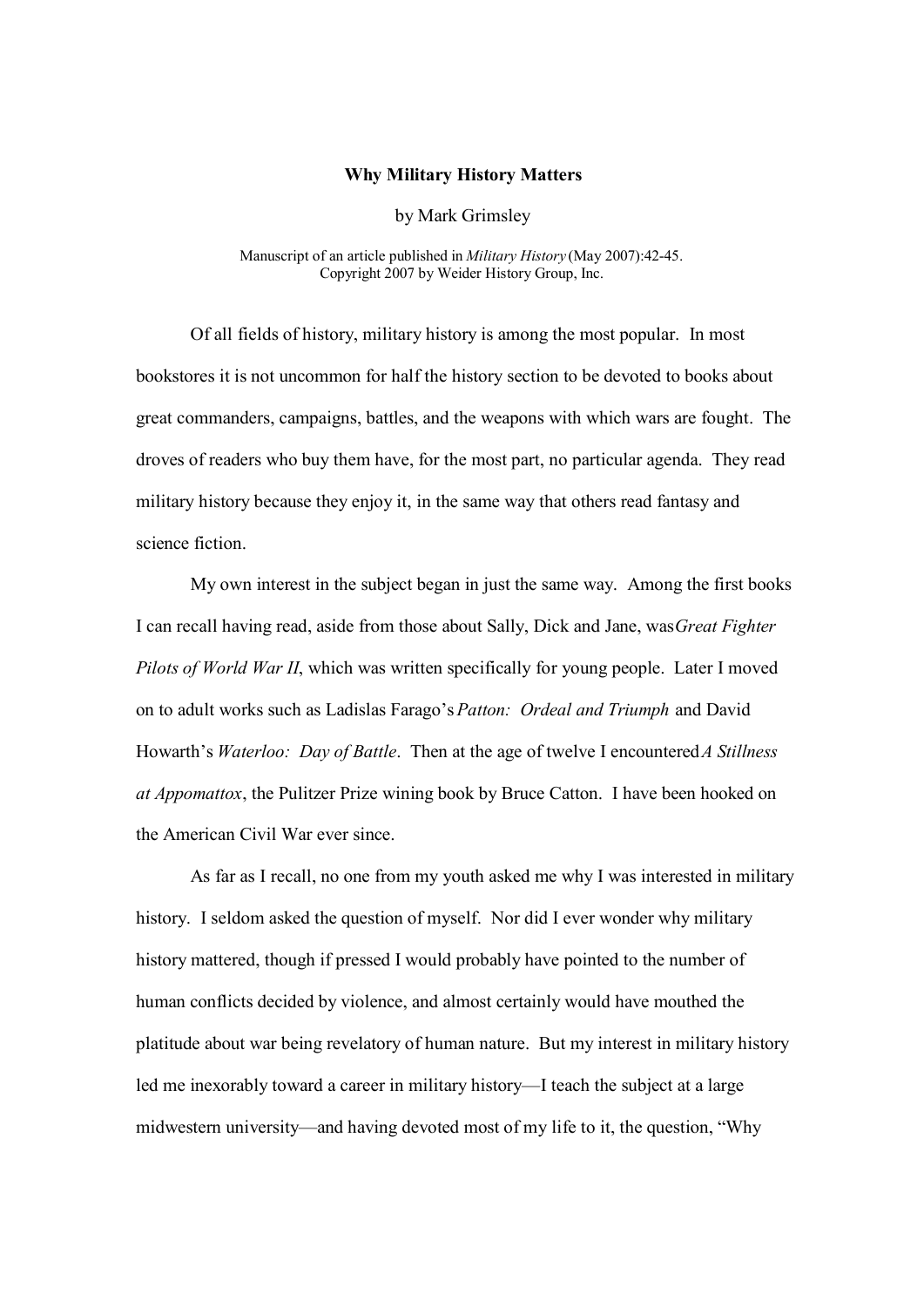does military history matter?" is, in personal terms, almost tantamount to asking why my life matters.

Not until my college years did I begin any sustained consideration of the value of military history. The most extensive presentations on the subject came from two of my professors, Williamson Murray and Allan R. Millett, whom many readers will recognize as among the most distinguished military historians practicing today. Allan Millett in particular had a standard opening lecture that focused on military historiography. It makes a very good point of departure in answering the question of why military history matters.

Millett divided military history into five types, overlapping in some respects but sufficiently distinct to form a useful taxonomy. The first he called inspirational military history. Works in this category emphasize human qualities, seek to elicit an emotional response, and are usually centered on combat. They are, he said, essentially humanistic morality plays. Many campaign narratives and military biographies (as well as some autobiographies) conform to this type. It is the sort of military history I encountered most often in my youth, and it comprises the bulk of military history read by the general public.

Next came national military history. This could be viewed as a subset of inspirational military history, Millett conceded, but merited a separate category because of its notable appeals to patriotism and nationalism. This type was more or less obviously designed to strengthen allegiance to the state by emphasizing the costs of national traditions and values: "Freedom Isn't Free" with footnotes.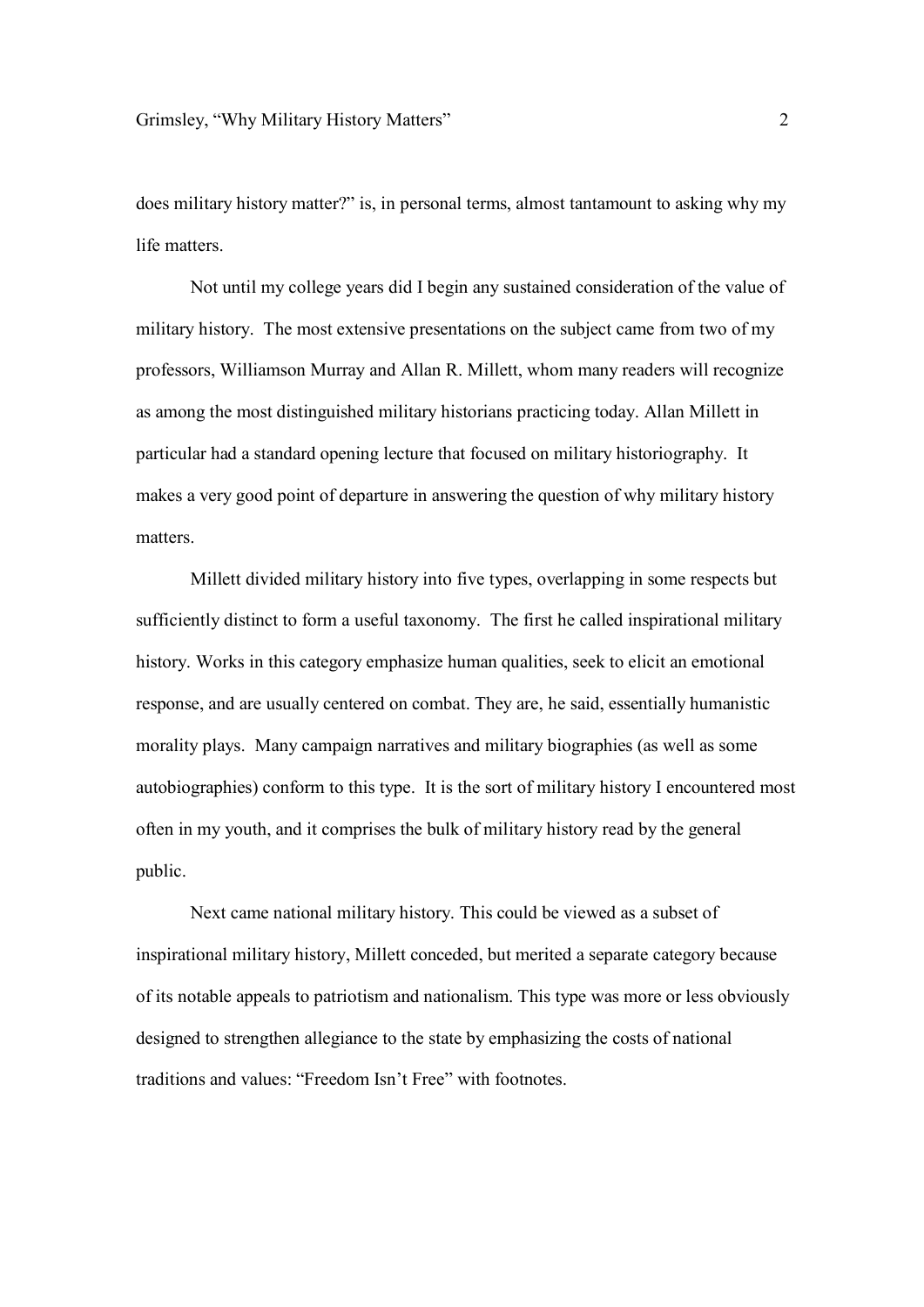Few books in this genre actually announce themselves as nationalistic propaganda. The example Millett used for a number of years was in fact a 1956 textbook, *The Military Heritage of America*, by R. Ernest Dupuy and Trevor N. Dupuy. The book's purpose, according to the authors, was "to provide for all Americans a military history presented from the American point of view," although its main audience was ROTC cadets. It focused heavily on combat leadership and the "immutable" principles of war. But from the first page it blazed with a fiery American nationalism: "We as a nation pride ourselves on being a peaceful people," the authors wrote. "But our own United States was born through human conflict and rededicated through the fires of a tremendous civil war. Since the onset of the Revolution marking the birth of the nation, and down through the Korean War, the United States has been engaged in no less than eight major wars, plus an untold number of minor campaigns, expeditions, pacifications, and other armed bickerings, including more than a century of almost continuous warfare against the North American Indian. . . . Today's world turmoil, resulting from the torrent of godless communistic ideology which gnaws at the dikes safeguarding all we hold sacred, should be evidence that the United States must be prepared for future wars, in which the national existence will depend upon the success of our arms."

Third on Millett's list came antiquarian or hobby history, which is often not history in any real sense but consists rather of books about military uniforms and weapons, especially the latter. These are long on descriptions of, say, the M1 Garand rifle or the Kalashnikov AK-47 assault weapon and short on the political purposes these deadly instruments have served. Power might grow out of the barrel of a gun, as Mao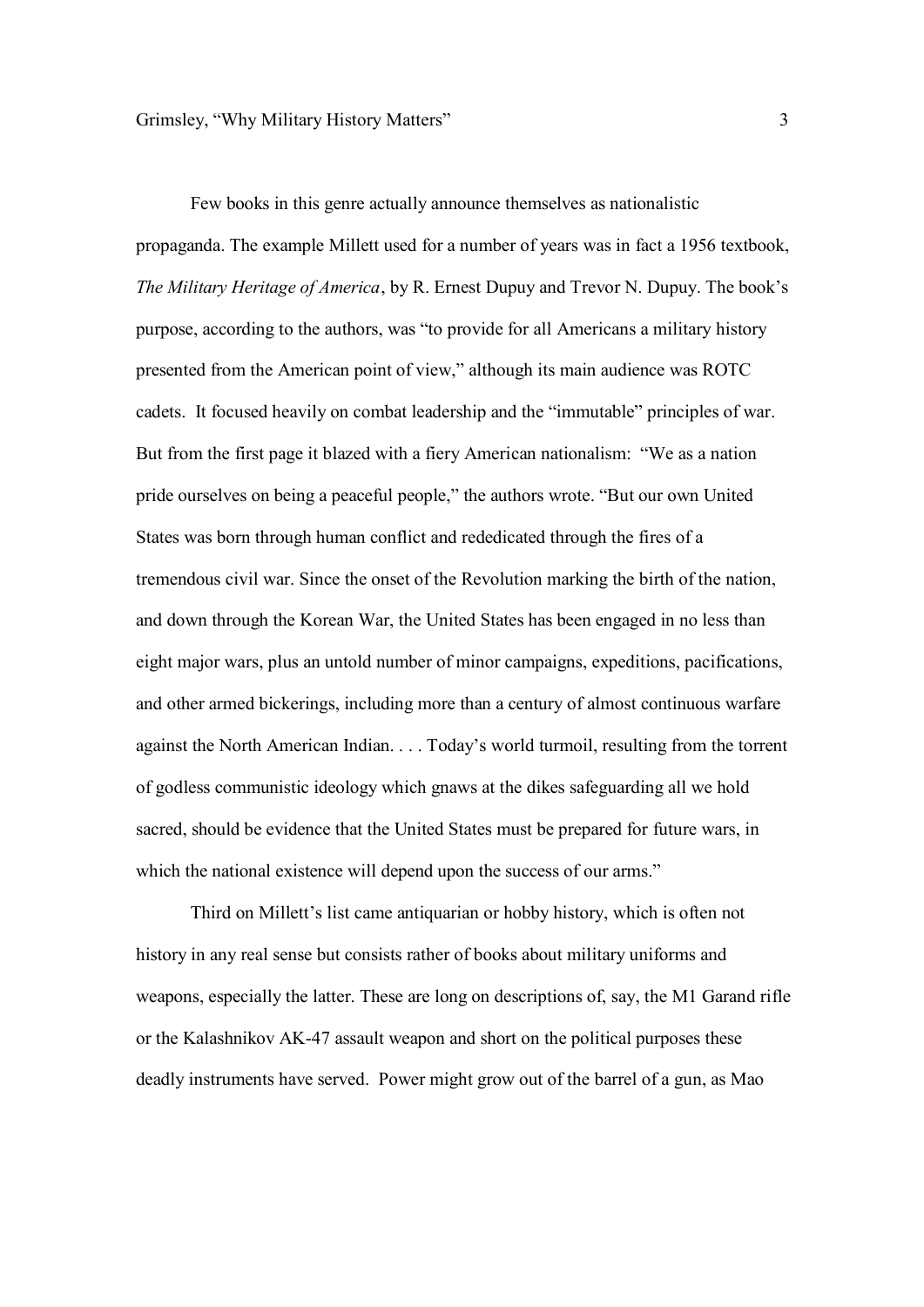Zedong once famously said, but readers of this genre are interested less in the power than the gun barrel.

Millett shot by the first three categories—inspirational, nationalistic, and antiquarian—within a few minutes. He devoted the bulk of the lecture to the remaining two, which he called "military utilitarian" and "civilian utilitarian" military history.

The former tend to be books written by and for the personnel of military institutions. Some of it focuses on the heritage of various units and is designed to instill a feeling a pride and *esprit de corps* among those who serve in them. Some of it is intended to influence civilian policymakers to make the "correct" choices about manpower policy or weapons appropriations. But most of it is written to support the professional education of military officers. It employs history to underscore principles of leadership, strategic and operational art, the challenges of counterinsurgencies and civil affairs, and so on: all the formidable array of issues a good officer is expected to master. The American armed forces, like those of other nations, employ dozens of career military historians, many of them quite gifted, to generate this form of military history, some of which is classified and most of which is never seen by the general public.

Last came civilian utilitarian military history, the sort that formed the principal rationale for teaching courses on the subject in a liberal arts university. Military history, Millett argued, matters for the same reason that all history matters. It affords a window into the human condition and the nature of human societies: an especially useful window because war often places extreme pressure on those societies, exposing its strengths and weaknesses.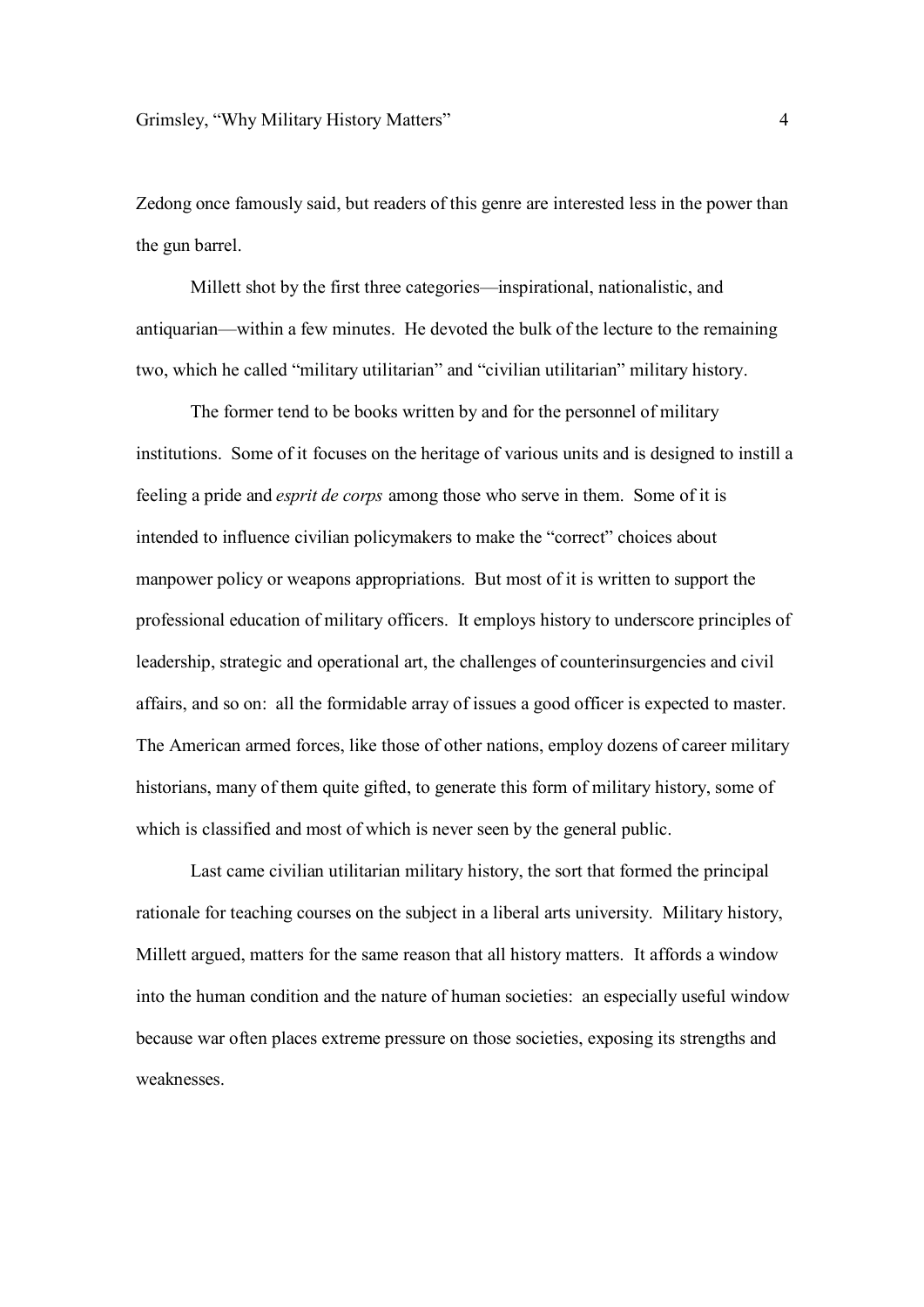Military history could also serve to make students better citizens. This was especially true for citizens of a superpower like the United States, whose preeminent status in world politics depended heavily upon military strength and the willingness to use it. At the height of the Vietnam War, Department of Defense consumed 70 percent of all Federal discretionary spending. In the years since, that figure has never dropped below 48 percent. Also in the years since, American policymakers have sent troops into harm's way on numerous occasions, most notably Lebanon (1983), Grenada (1983), Panama (1989), Desert Shield/Desert Storm (1990-1991), Somalia (1993), Kosovo (1999), Afghanistan (2001- ) and Iraq (2003- ). Many of these have proven to be dubious ventures. Policymakers have invariably supported their rationales for war with historical analogies, some of them specious, most of them tendentious, and nearly all of them expressed in the most superficial terms. An informed citizenry, Millett averred, ought to have a healthy skepticism. Thus, an important reason for students to secure a firm grasp of military history was to be in a position to critically assess the wisdom of U.S. military expenditures and, especially, the resort to armed conflict and the conduct of military operations.

The thrust of Millett's lecture heavily privileged the military- and civilianutilitarian types as the most worthy forms of military history, and when asked why military history matters, most of my students, both undergraduate and graduate, instinctively reach for explanations along these lines. So, for many years, did I. But while I still respect these types of military history, and have published my share of books and articles to prove it, in recent years I have become intellectually curious about the other types, particularly inspirational military history.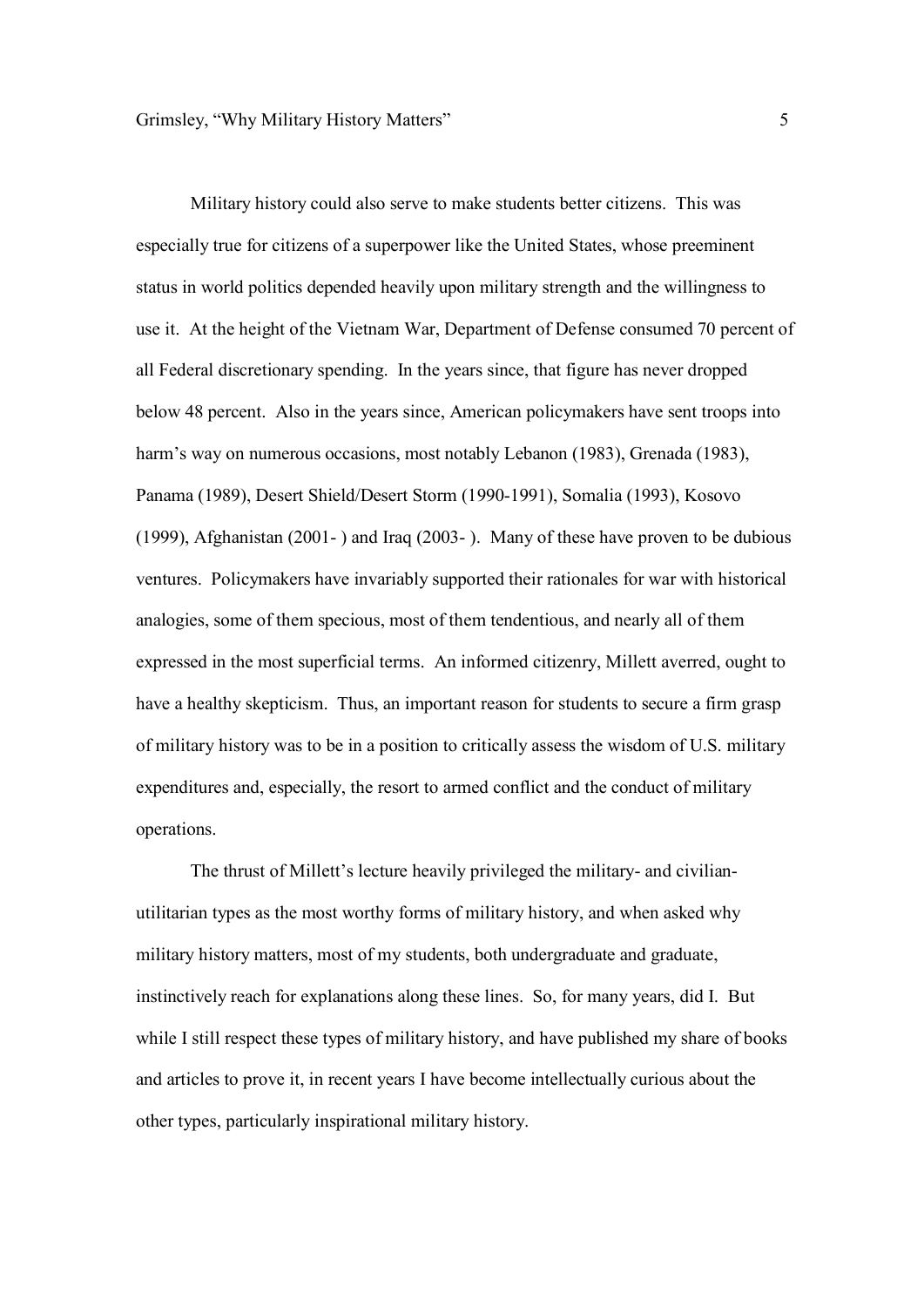The point of departure for this reconsideration was something that literally had been staring me in the face for years: the students who sit in my undergraduate military history courses. Year in and year out, a whopping 85 percent of those who enroll in those courses are male. Some of them are ROTC cadets and thus required to take courses in military history, but for everyone else the courses are elective. Students take them simply because they want to take them. What do they hope to get from the experience?

The satisfaction of an intrinsic interest is the obvious answer, but it begs the question: Why an interest in *this* subject and not some other—particularly since mine is one of the largest history departments in the country and other choices abound?

As I pondered the matter, I increasingly suspected that military history functions as one of the ways—perhaps a very important way—by which males in our society learn how to be men, although I do not think males necessarily realize that they use it for such a purpose. A number of "straws in the wind" buttressed this hypothesis, among them:

- My own interest in military history, which dates from an early age—but also the realization that *many* males report the same early fascination with the subject;

- The fact that the "hobbyist" interest in military history focuses heavily on certain themes—Great Captains, battles, weapons and technology—and resolutely ignores many others, e.g., the relationship between war and the state, the impact of war on civilians, the prevalence of military regimes in developing countries—that from an intellectual standpoint are just as relevant;

- An offhand comment by military historian John A. Lynn that men read books on military history the way women read Harlequin romances, as escapist entertainment;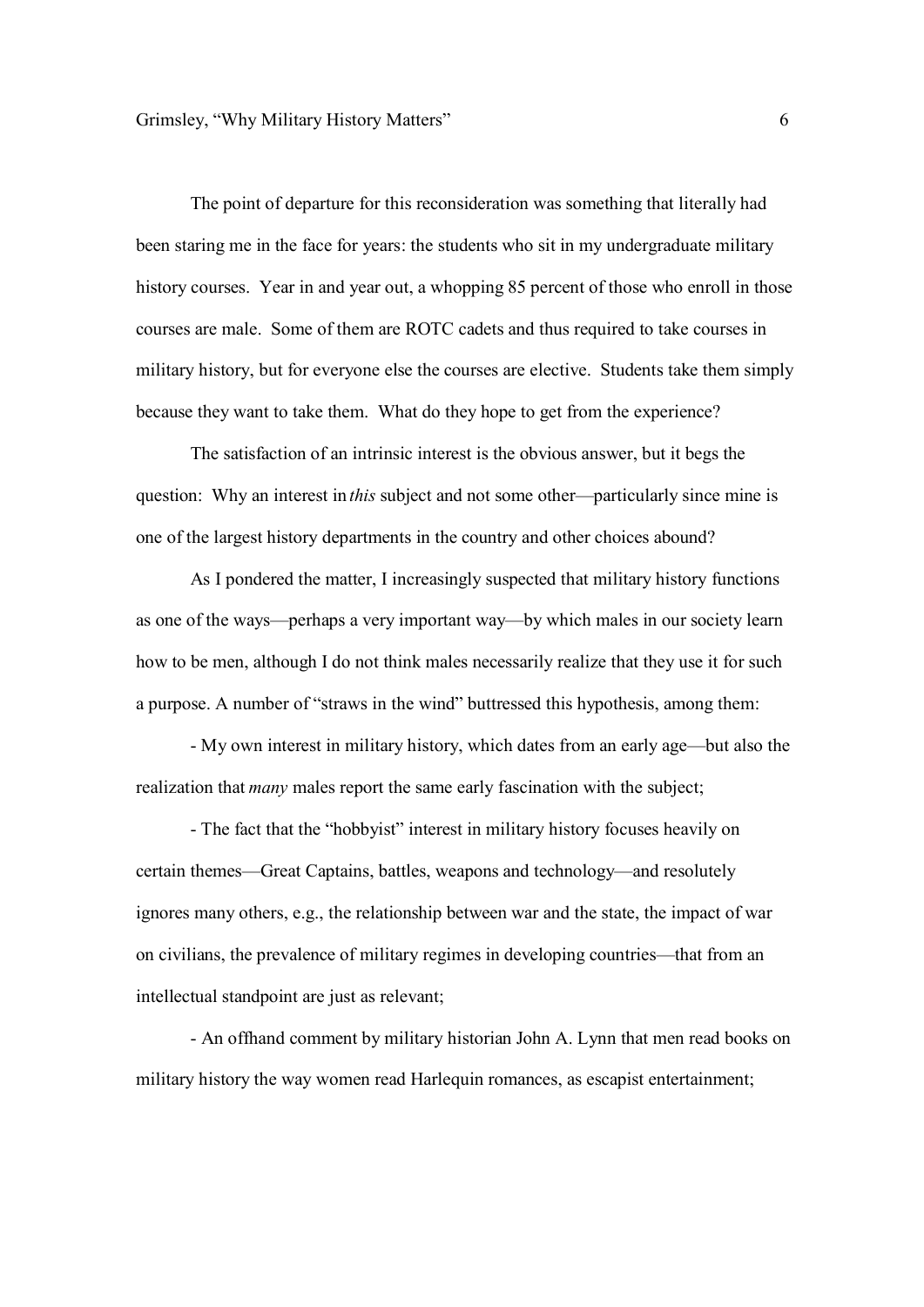- The observation of military historian John Keegan, in *The Face of Battle*, that the study of generals and generalship, besides being in some quarters almost synonymous with military history, "too often dissolves into sycophancy or hero-worship, culminating in the odd case in a bizarre sort of identification by the author with his subject—an outcome," he continues, "common and understandable enough in literary or artistic biography but tasteless and even mildly alarming when the Ego is a man of blood and iron, his Alter someone of scholarly meekness and suburban physique;"

- The pointed exclusion of women from most military history as irrelevant, coupled with an illogical hostility toward the use of gender as an analytical category by which to understand this artificially constructed but nonetheless exclusively male world.

I frequently haunt a used bookstore with an extensive military history section (as if one could find a bookstore that doesn't). The section is in an alcove where only three or four patrons can browse at a time, so it can easily get crowded. During one memorable visit it was crowded all right, but with exactly one person: a man in his mid- to late-30s, perhaps, and of enormous girth. If he weighed a pound, he weighed three hundred.

It was odd to see such a man surrounding himself among books plastered with the faces, bodies, and action-filled exploits of lean, chiseled, dashing warriors. It was, at the same time, familiar; for the man simply incarnated something I see all the time in the lives of military history enthusiasts, students, scholars, and myself. It is not always that we are out of shape, although many of us are. It is not always that we procrastinate, although most of us do. Or lead disorganized lives. Or defer physical examinations, disregard a doctor's advice, and lose ourselves in television, video games, DVDs anything but real life.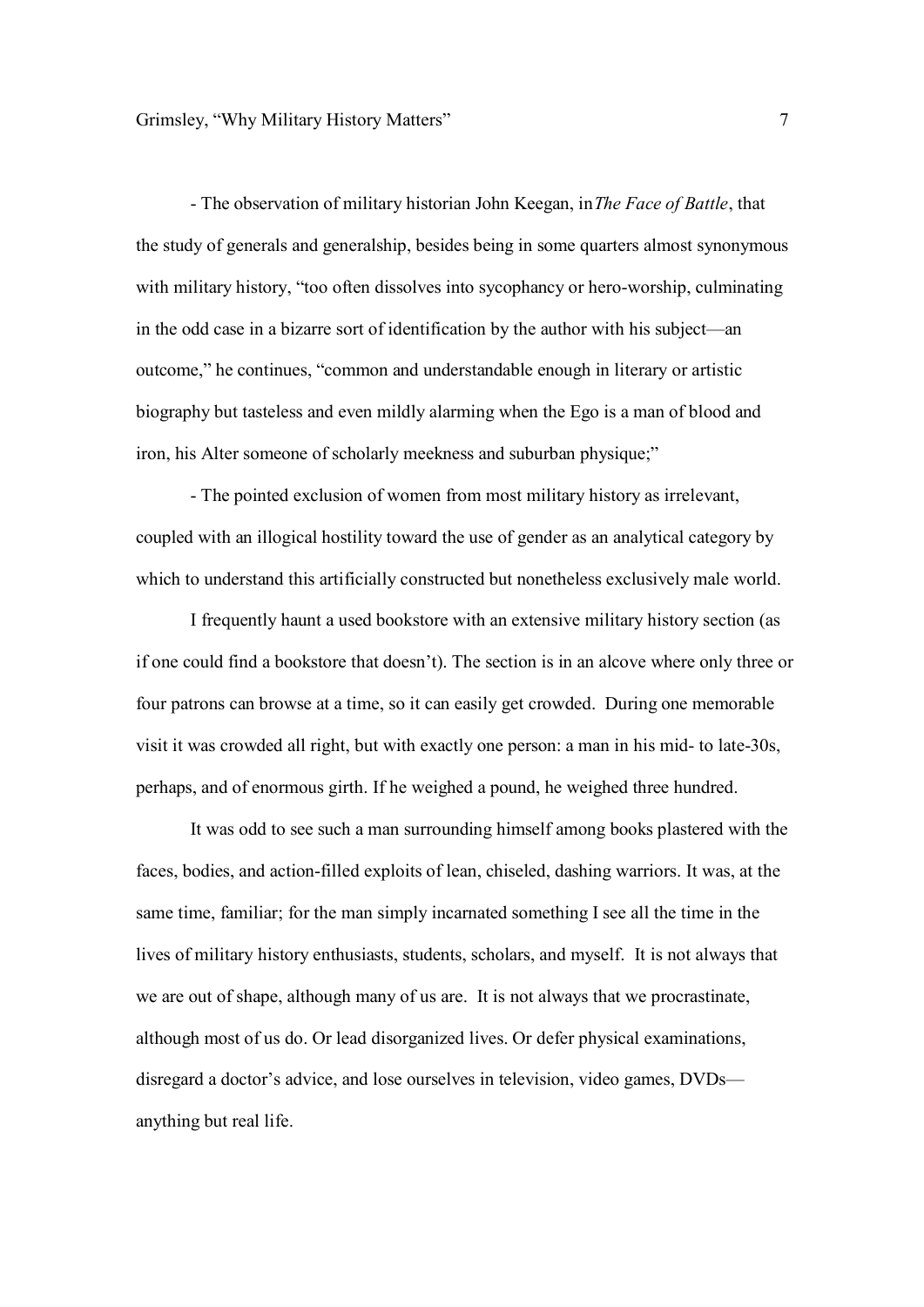Maybe that is just the way people are, and maybe when people get interested in military history it's just a form of Walter Mitty escapism. But maybe it isn't. Maybe people are intensely concerned with real life. Maybe somewhere inside they feel that their lives are less than they could be. Maybe the interests they develop are not accidents, but flow from a suspicion that here is something that might provide a key to that better life, a key to their better selves. Maybe the pull felt by many people toward military history some of them female but most of them male—comes from that same suspicion. If that is the case, then it might make sense to tease this suspicion into the open.

Some years ago, historian Michael C.C. Adams remarked, in his review of a book on the battle of Chancellorsville, "It is peculiar that Civil War writing does not seem to be held to the same scholarly standards as other areas of the discipline, where knowledge of recent works is expected and where detailed reference to sources is essential. It is almost as though the war functions as folklore, the epic tradition of male culture, much as Beowulf and Roland functioned for the warriors clustered in the mead hall. What matters is a rattling good accounting of the grand old story rather than a serious contribution to historical understanding." I would say that Adams got it absolutely right, not just for Civil War history but for much of military history. But I think the way out is not to ridicule what might be called the mythic dimension of military history but to give it respectful attention.

If Beowulf and Roland served a *function* for the "warriors clustered in the mead hall," it was to call attention to the warrior ethos, to gird them for the plunge into battle, to confront the foe, to live life courageously and look death in the face. The startling commonalities of the warrior myth in cultures the world over, masterfully delineated by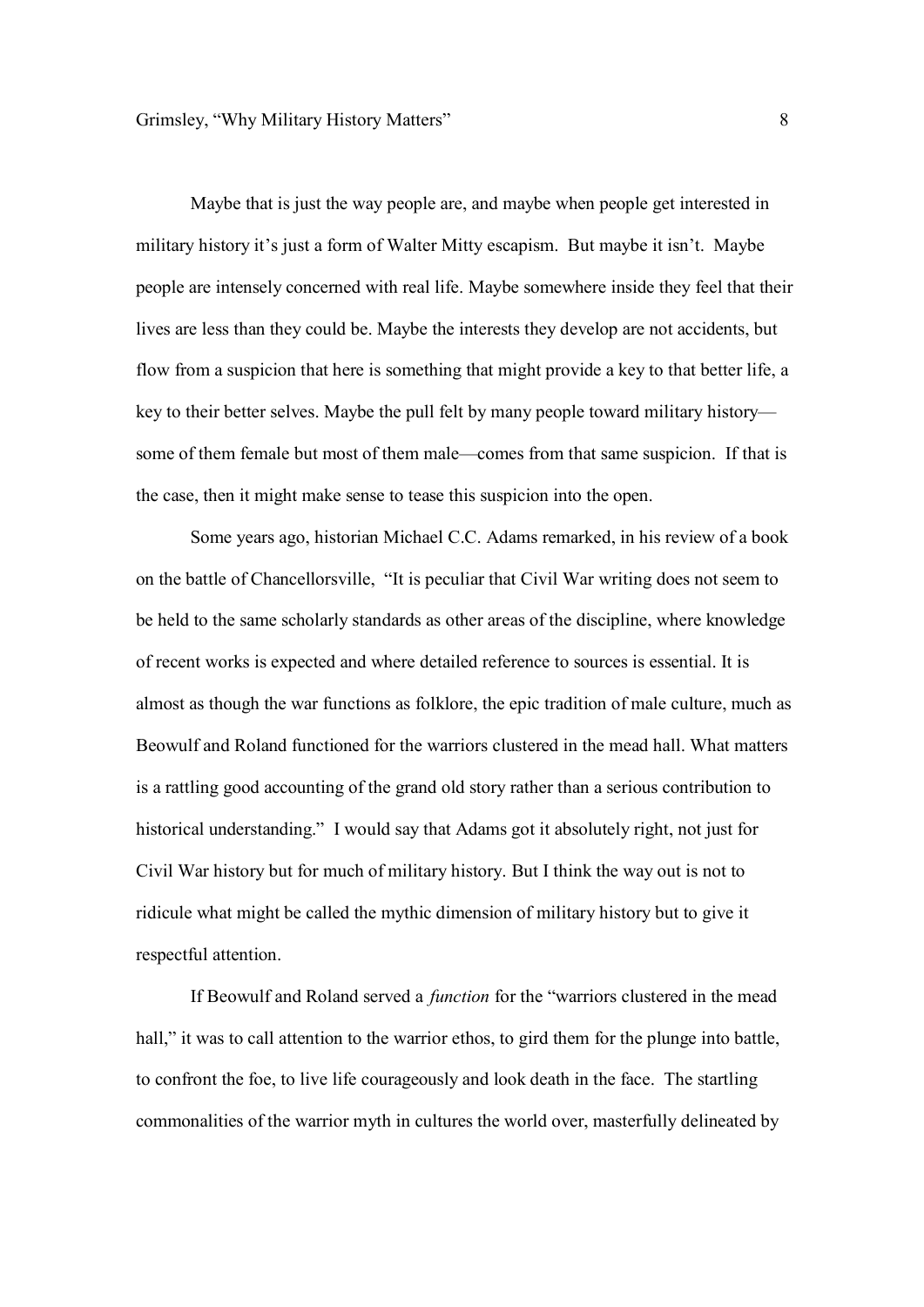mythologist Joseph Campbell in *The Hero With a Thousand Faces*, suggest that the warrior ethos is less about literal combat than metaphorical combat in a life filled with obstacles, challenges, and setbacks. This fundamental insight lies at the very core of the martial arts. Bruce Lee, a master of those arts, once remarked that when an individual asked to become his student, what she or he was really asking was to embark on a journey toward greater self-knowledge.

If this is the case, then there must be an equivalent *function* for the warrior ethos in the life of the 300-pound man I saw at the bookstore, and for that matter, in all our lives. These insights lead toward a new answer to why military history matters. It matters because it can point us in the direction of the warrior ethos. In and of itself, to be sure, military history is a very bad way to learn the warrior ethos because those who simply read military history do not enact, and therefore do not internalize, the ethos, any more than reading a book about strength training will improve one's physical condition. The warrior inside them is asleep, lost in a dream world from which it may never awaken.

For that reason I have begun to reorganize my courses so as to make explicit the connection between military history and the warrior ethos. In my History of War course, students now learn, side by side with classical Greek warfare, the warrior code as depicted in Homer's *Iliad*, the code of the Samurai alongside warfare in medieval Japan, and so on. I also emphasize how the way of the warrior translates into everyday life. I learn as much as the students, for this is largely something new to me. I still teach plenty of military history in the "civilian utilitarian" sense: the nature of war; the causes, conduct, and consequences of specific conflicts, how the emergence of new societal forces compels changes in warfare. But I believe I have reached a deeper understanding